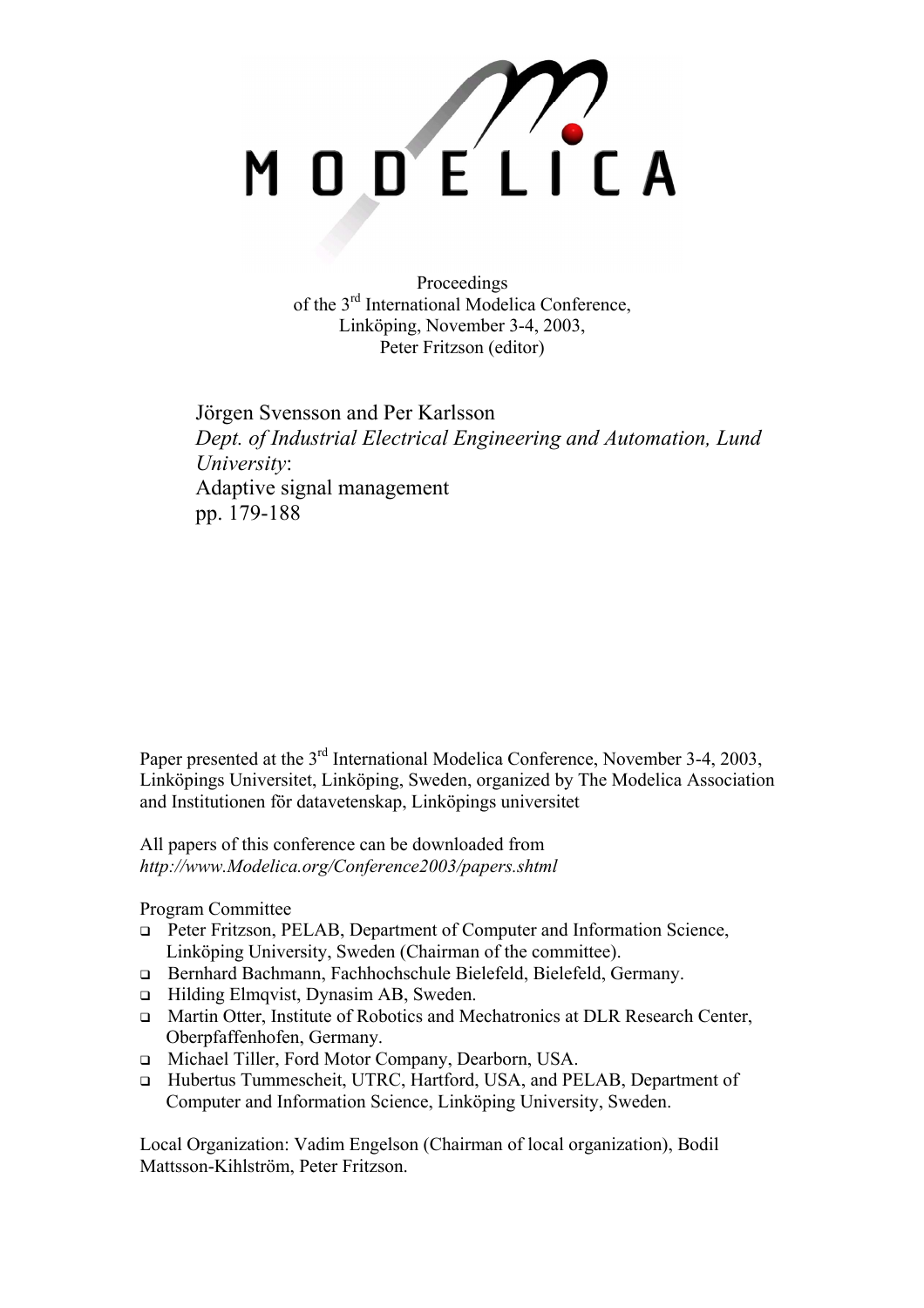# **Adaptive signal management**

## **- A Modelica and C++ interaction example, the SignalFlow Library**

Jörgen Svensson and Per Karlsson

Lund University Dep. of Industrial Electrical Engineering and Automation Box 118 SE-221 00 Lund Sweden jorgen.svensson@iea.lth.se

### **Abstract**

This paper presents an adaptive signal management Modelica library, "SignalFlow", interconnected with a C++ class library. The objective is to simplify the signal exchange in large simulation models based on modular designs, which should correspond to the signal flow for real applications by representing common networks as models with general interfaces. The library enables automatic configurations during simulation using dynamic vectors and has additionally functions for exchanging several types of signals in both continuous and discrete mode. The work is an outcome for enabling "plug and produce" capabilities in scalable distributed power system applications that is exemplified.

## **1. Introduction**

Communication interfaces are used in almost every technical application that needs signals to be exchanged. Control units may be embedded in components of varying sizes, where a component itself might be aggregated of others according to design and structure. Dependent on complexity, there are several signal levels both for horizontal and vertical interconnections [1,2]. This is complicated in real systems but even more in simulation environments (SE). Several SEs have hierarchical possibilities in modeling and define terminal types for signal exchange. However, numerous possibilities easy become a trap when using a multilevel hierarchy of signal interconnections. In Figure 1a it is shown that several different IO terminals easy become disordered as the system become larger. Different terminals represent various groups of signals that need to be used for connecting the models. It is easy to complicate the model structure by extending the number of terminal types, which cause many and tricky connections. For example, if adding a new type of terminal in model M12 in Figure 1a, each model at all levels need to be reconstructed by adding new terminals. If modeling a large model with many levels of aggregations it becomes even more complex. This is simplified by using a model representing a general communication bus, as shown in Figure 1b, where every instance is interconnected to the same bus independent in information level if so desired. Dependent on the number and types of communication interfaces there are alternative configuration opportunities for the signal exchange in the models. For example, if throughout using the same interface it might be practical for the user to be spared assigning identities to every single communication node. One model solution for the Figure 1b case requests a vector based signal bus, where the bus vector merges together all the terminal vectors. Although, this bring in a problem with always keeping in mind the correct number of indexes dependent on the number of connected components.



Figure 1. A combination of interconnections with different types of terminals at several levels (a) and a general signal bus using one type of terminal enabling a plain structure (b)

Even the index of each component has to be determined if a general approach is used. In this case it is necessary to define the exact number of signals in every terminal to be connected and the bus needs a pre-defined vector index according to number of connected components. If a uniform terminal is used with a large number of signals where several models are not using but a small amount of terminal signals, the SE will have an unnecessary high number of signals to handle. It is therefore desirable to be able to choose which internal module signals to be exposed by limiting the terminal signals. The goal of a general structure is a signal bus that automatically assign the components with their identities and that enables the user to mainly focus on the signal to be exchanged and not on the under laying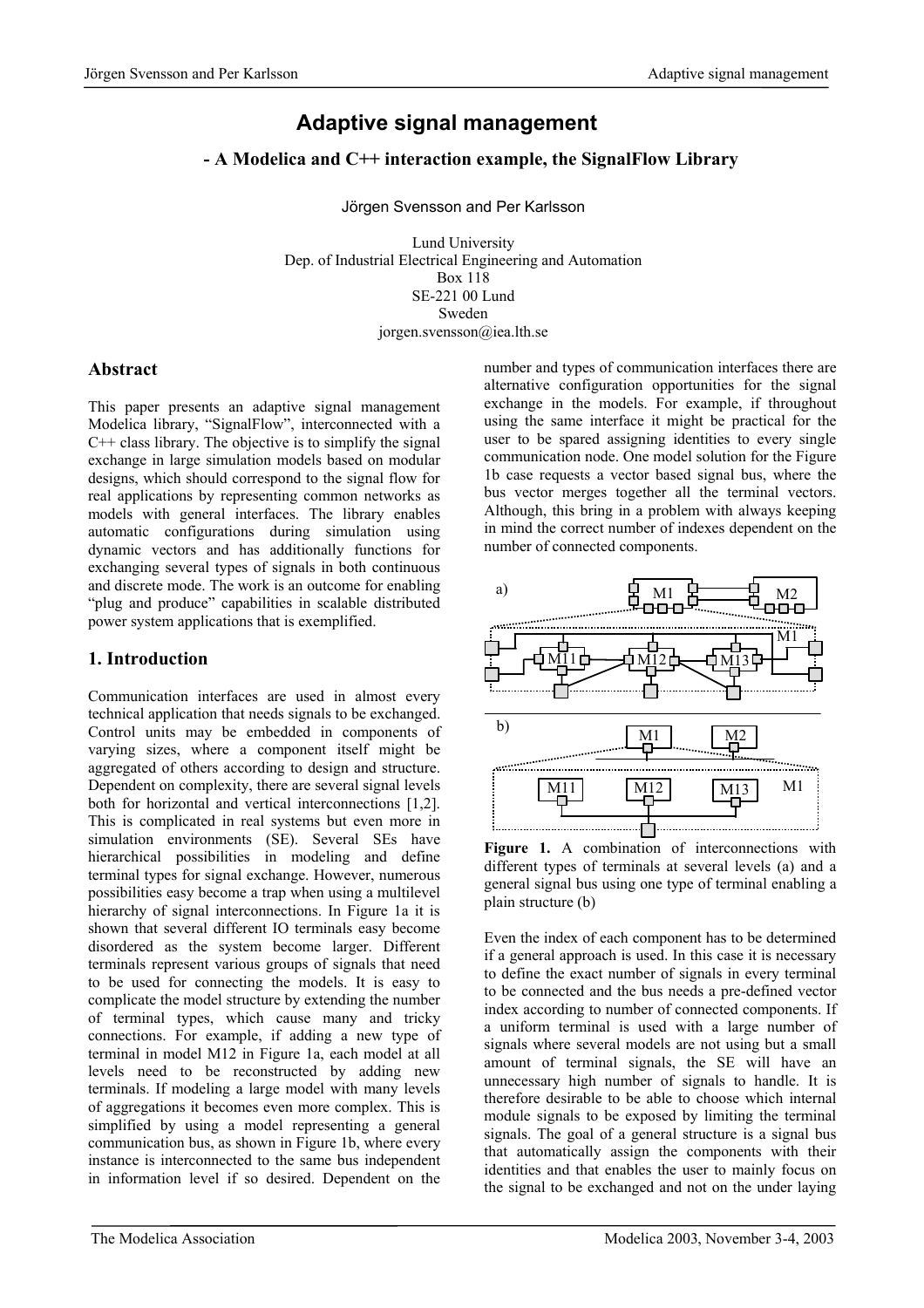structure and functions that manage the signal communication. The structure should be adaptive to different user specific desires and also able to resemble several types of communication, e.g. between software processes, computers or in automation systems. One solution based on Modelica interconnected to a C++ library will be further described and exemplified.

## **2. Design**

The design is meant to work both in a SE and for real applications. This calls for either an automatic translation from the modeling language to the target application or a smooth software interface between the SE and the chosen program language. As the Modelica language has nice facilities for external function calls the main functions of the library is implemented in a  $C++$  library [3,4,5].



**Figure 2**. Signal management design overview

The basic idea is that independent of different types software modules there should be simple means to establish signal configuration and connection via some type of communication media to another module as depicted in Figure 2. A module could be a software process, thread or a model in a SE where the communication media could be an external or internal communication link [6]. The design is divided in a hardware and software structure, where the physical part, communication lines, transmitters and receivers are developed in the Modelica languages and the software functions in C++. The principal structure in Modelica builds upon signal nodes and signal flows where the signal nodes may represent a temporary storage, transmitter or receiver. The signal flows represent the communication lines between the signal nodes with the main tasks, in initiating mode, to inform the connected nodes about the configuration and, in operation mode, to control that the physical line is in order for signal transmitting. The signal nodes creates in- and output interfaces according to the signal flow configurations as shown. The interfaces in turn create individual signal objects for each specified signal. An input interface then points to an output interface of another signal node where the configurations are checked before switching to operation mode. During operation, each signal object updates the data when trigged by the signal node. Every failure or configuration error is reported to an error manager that writes the needed information in a file or to the log window in the SE.

### **3. Signal classification and configuration**

An important issue concerning signal classification is how to enable several types of configurations without making it too complex. The following signal classifications are used to configure the signal flows.

- The *Signal Identity* (SI, SIdentity), which enables a signal to have a unique identity, but this might imply obstacles regarding dynamical capabilities
- The **Signal Type** (ST, SType), where each signal must be specified by a unique type (e.g. command, power set point, etc)
- The *Signal Block Type* (SBT, SBType): a predefined number of signal types, which could be uniformed (protocol)
- The *Signal block Group Identity* (SGI, SGIdentity) can be used if several SBTs are connected between the same source and destination. The unique group identity enclosures SIs, STs or/and SBTs.

Signal flow configurations must at least have a specification on a SIdentity or SType. Normally the SIdentity is used as a unique identity that can be found anywhere in a system model. However, if using a model with several components of the same type and signal interface together with a higher-level control unit collecting and distributing signals, the SBTypes and SGIdentities are requested as depicted in Figure 3.



**Figure 3.** Example of the signal classification and their signification

First, by examine each component it is desirable to use the same set of identities for the signals in each component. As in this case there is at least two SBTypes (11 & 12), one for input and one for output signals, where each component signal flow need to be unique by enclosure all the SBTypes in a SGIdentity as shown. Further, it is possible to use only the STypes and not the SIdentities at higher level, as the intention is a dynamic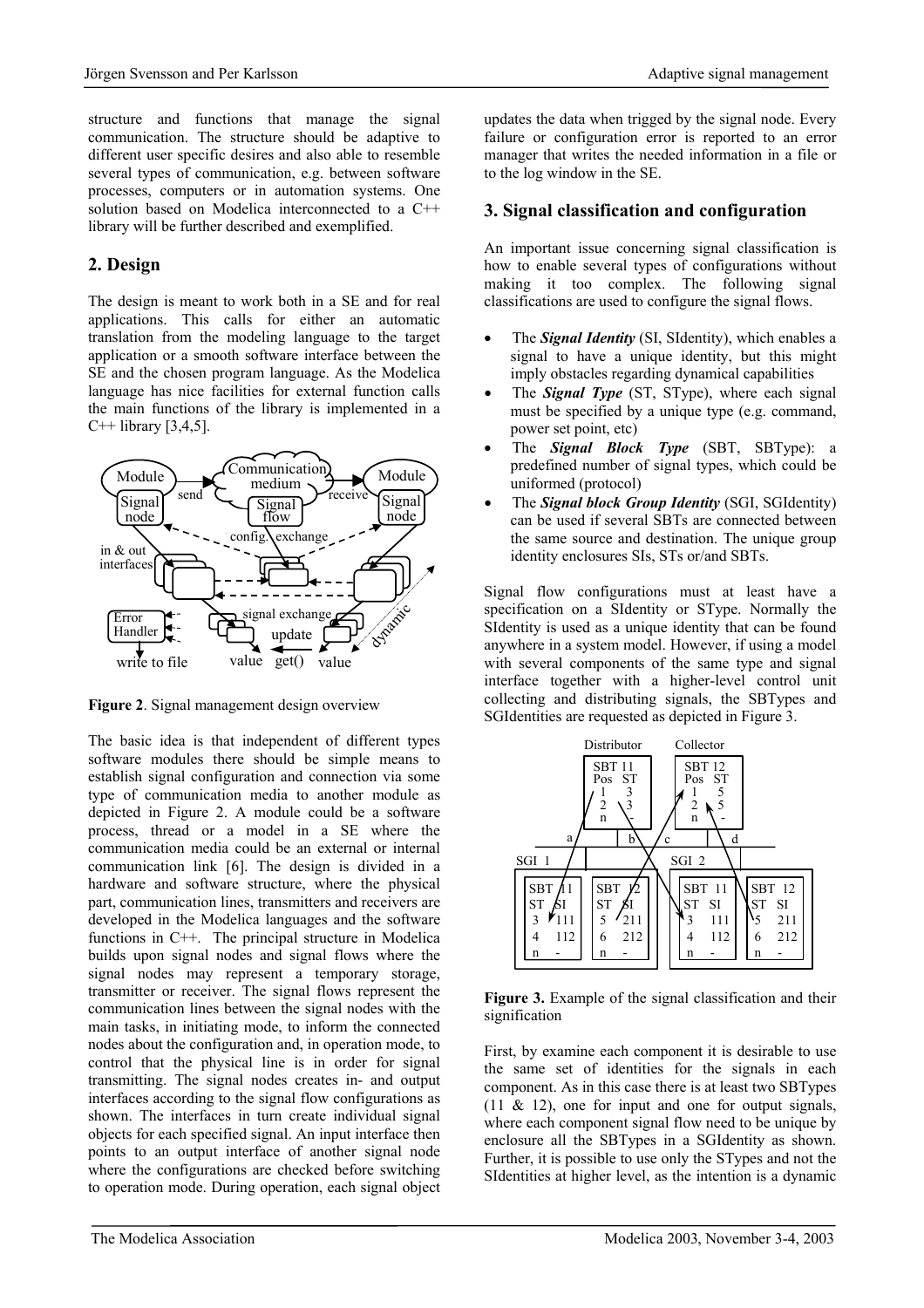distributor and collector at the higher level. Arrow "a" and "b" in the Figure point out that it is the SType 3 at position 1 and 2 that should be transmitted to SGIdentities 1 and 2 respectively. For the collector it is similar the SType 5 at position 1 for both SGI dentities 1 and 2 that should be transmitted to the two first positions of the collector. If a new component is added with SGIdentities 3, the distributor and collector per automatic should extend the vector signal with respective STypes.

### **4. Modelica library**

The signal classifications are the basic parameters for configuring the signal flows in the SE. The SignalFlow library is built in Dymola, using the Modelica language. Dymola is an object-oriented SE for modeling transient physical systems that has god support for interconnecting other object-oriented languages such as  $C++$ , which is well exploit in this library [3,4,5,7].



**Figure 4.** The SignalFlow library

The SignalFlow library is depicted in Figure 4 and mainly contains the following component models:

- The *SignalNode* (SN, SNode) model manage all in and out coming signal interfaces initiated by the SignalFlows
- The *SignalFlow* (SF, SFlow) model represents the signal configuration between the SNodes.
- The *SignalFlowOut* (SFO, SFlowOut) model has a standard Modelica output terminal to interconnect with other library models.
- The *SignalFlowIn* (SFI, SFlowIn) model has a standard Modelica input terminal that supplies the signal system with signals.
- The *SignalFlowDistributer* (SFD) model is similar to the SFlowIn but initiates an automatic search for SFlowOut models that are configured according to a predefined SType.
- The *SignalFlowCollector* (SFC) model initiates an automatic search among SFlowOut models for signal types to be collected (model with sum-sign).
- The *SignalResourceManager* (SRM) model interacts by connecting a SNode where it accesses a predefined resource type.

The main component models are constructed several sub libraries within the Base library, which contain the dConnector, dInterface, dIcon, dRecord, and dFunction library. The sublibrary dConnector contains two connector (terminal) types that are defined by the following Modelica semantics:

```
connector SignalNodePort 
    Real signalNode; 
  flow signalLine:
end SignalNodePort;
```
The second connector "SignalFlowPort" is identical except for the icon, which is a triangle instead of a quadrangle as in the "SignalNodeConnector" case. The model interfaces, within the dInterface sublibrary, are composed as below where the node and flow have one two connectors respectively.

```
partial model SignalNodeInterface 
  extends dIcons.SignalNodeIcon; 
  dConnectors.SignalNodePort nodePort; 
  Real nodeS = nodePort.signalNode; 
 Real lineS = nodePort.signalLine;
```
**end** SignalNodeInterface;

**partial model** SignalFlowInterface **extends** dIcons.SignalFlowIcon; dConnectors.SignalFlowPort flowPortA; dConnectors.SignalFlowPort flowPortB; Real nodeA = flowPortA.signalNode;  $Real lineA = flowPortA.size$  nall line A Real nodeB = flowPortB.signalNode; Real lineB = flowPortB.signalLine; **end** SignalFlowInterface;

The user interface assigning the SNode parameters are depicted in Figure 5 where the node type can be used to force the node to be of storage type. The node identity is normally automatically assigned but could also be forced to a specific value, and the last parameter determines if the node should be continuously or discrete. The SNode in the SignalFlow library is initiated and automatic assigned an identity by the zNodeInit function. The function argument is a configuration vector (cv) where all predefined parameters are placed. Dependent on whether the SNode should be discrete (sampled) or continuous the variable nodeD or nodeC is assigned. When initiated the node updates every time interval according to the SE and extended equations are only one technique solving the discrete or continuous options. The SNodes are always initiated at simulation start and during simulation the only input is the "lineS" that is one of the arguments in the zNodeUpdate function.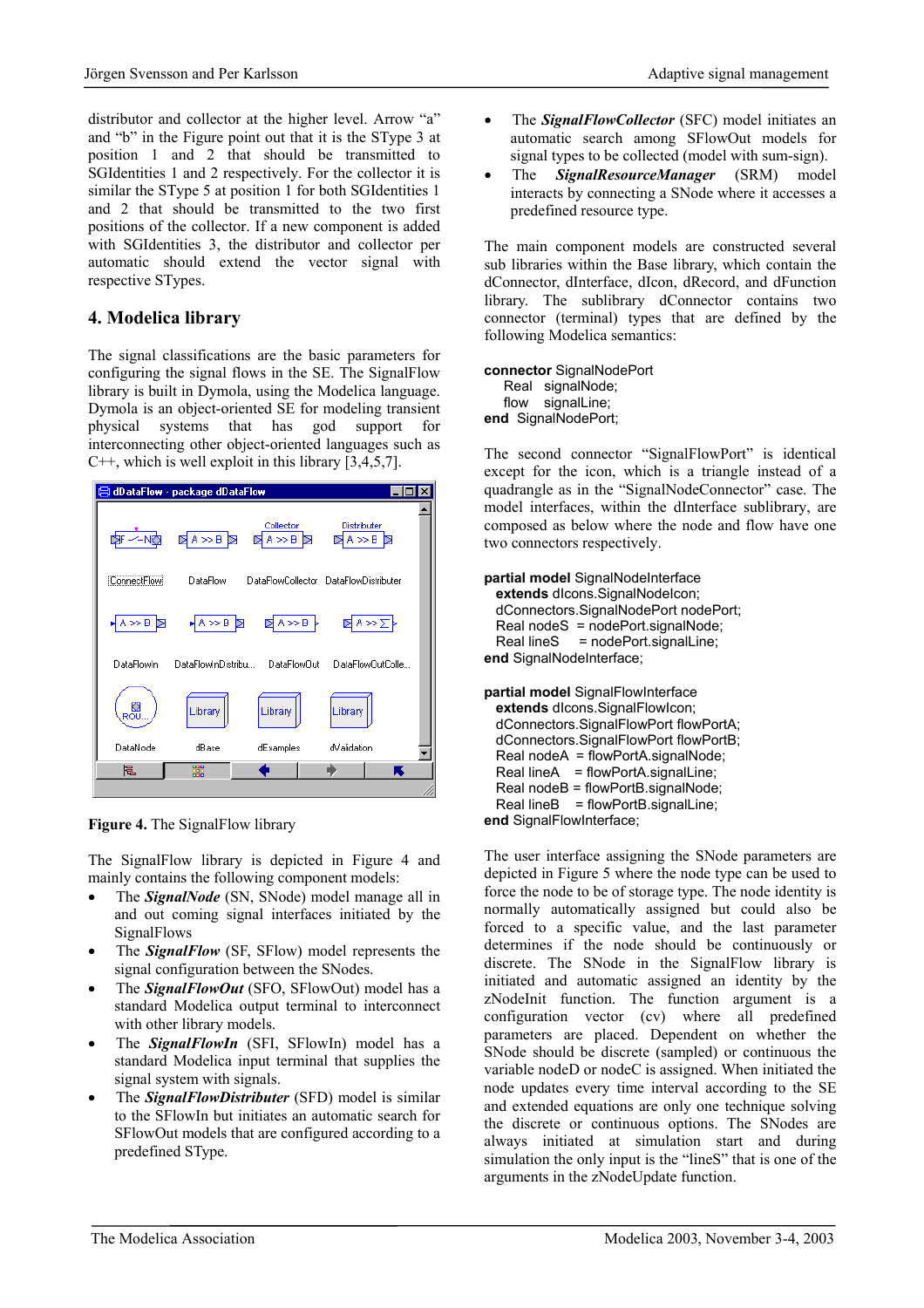

**Figure 5.** User interface for assigning the parameters of the SignalNode model

As the "lineS", per Modelica-definition, is declared as a "flow", all connected SFlow models are summarized in this variable enabling the node to examine which lines that are active.

```
model SignalNode 
   extends dRecords.SignalNodeRecord; 
   extends dInterfaces.SignalNodeInterface; 
protected 
   Real nodeID(start=0.0); 
  Real nodeC(start=0.0); // continuous
  Real nodeD(start=0.0); // discrete
   Boolean sampleTrigger; 
equation 
   when initial() then
     nodeID = dFunctions.zNodeInit(cv, cvSize); 
     reinit(nodeC, nodeID); 
   end when; 
   sampleTrigger = if samplingON then 
         booleanPulse1.outPort.signal[1] else false; 
   when sampleTrigger then
     nodeD = dFunctions.zNodeUpdate(nodeID, 
              lineS, time); 
   end when; 
   der(nodeC) = if samplingON then 0.0 else
                 nodeID – dFunctions.zNode_ 
                 Update(nodeID, lineS, time); 
   nodeS = if samplingON then pre(nodeD) 
            else nodeC;
```
**end** SignalNode;

By definition, the SFlow model has always a flow of signals from A to B as shown by the icon and in the "SignalFlowInterface" declaration where the two terminals are denoted A and B. The SFlow model is initiated as soon as the variables "nodeA" and "nodeB" are positive. The initiating function, zFlowInit, then automatically returns the line identities lineAID and lineBID. In normal operation the SFlow only checks that the line is correct for transmitting. If a failure occurs on the line, the ""lineA" and "lineB" are assign to an error code. When the line is restored the initiating process once again is performed.

```
model SignalFlow 
   extends dRecords.SignalFlowRecord; 
   extends dInterfaces.SignalFlowInterface; 
   Real flowID(start=0); 
   Real lineAID(start=0); 
   Real lineBID(start=0); 
equation 
    when (nodeA*nodeB > 0) then
      flowID = dFunctions.zFlowInit(nodeA, nodeB, 
               cv, cvSize, signalType, sTypeSize, 
               signalAID, sAIDSize, signalBID, 
               sBIDSize); 
      lineAID = dFunctions.zTryConnectFlowOut(flowID, 
               nodeA, time); 
      lineBID = dFunctions.zTryConnectFlowIn(flowID, 
                nodeB, lineAID, time ); 
  end when; 
  lineA = dFunctions.zFlowUpdate(flowID, nodeA, 
         lineAID, nodeB, lineBID, time); 
  lineB = dFunctions.zFlowUpdate(flowID, nodeB, 
          lineBID, nodeA, lineAID, time); 
end SignalFlow;
```
In the SignalFlowOut model the lineB is not used and in the SignalFlowIn model the lineA is not used. They are replaced by the "value" variable that is connected to the standard Modelica Input or Output connectors.

```
 ----------------------------------------------SignalFlowOut --- 
 lineA = zFlowUpdate(flowID, nodeA, lineAID); 
 for index in 1:sTypeSize loop
   value[index] = zFlowGet(nodeA, lineA, index); 
 end for; 
                                                ----------------------------------------------SignalFlowIn ---- 
 lineB2 = zFlowUpdate(flowID, nodeB, lineBID,…); 
 lineB = zFlowSet(nodeB, lineB2, value, valueSize);
```
In the zFlowInit function, the argument is equivalent to the "SignalFlowRecord" that corresponds to the signal classification in section 3 and in Figure 6.

|            |                    | <mark>⊜</mark> DataFlow1 in dDataFlow.dValidation.ZSystem10 |           | - ? |
|------------|--------------------|-------------------------------------------------------------|-----------|-----|
| General    | Add Modifiers      |                                                             |           |     |
| Component  |                    |                                                             | lcon      |     |
| Name       | signalFlow1        |                                                             |           |     |
| Comment    |                    |                                                             | $A \gg B$ |     |
| Model      |                    |                                                             |           |     |
| Path       | dDataFlow DataFlow |                                                             |           |     |
| Comment    |                    |                                                             |           |     |
| Parameters |                    |                                                             |           |     |
| signalAID  | ${201,202}$        | signal identities, A side                                   |           |     |
| signalBID  | ${1001,1002}$      | signal identities, B side                                   |           |     |
| signalType | {3,4}              | signal type, command, govern etc.                           |           |     |
| blockType  | 11                 | signal block type, eg. protocol                             |           |     |
| groupID    |                    | signal block group identity                                 |           |     |
|            |                    |                                                             |           |     |
|            |                    | OK                                                          | Cancel    |     |

**Figure 6.** User interface for assigning the parameters of the SignalFlow model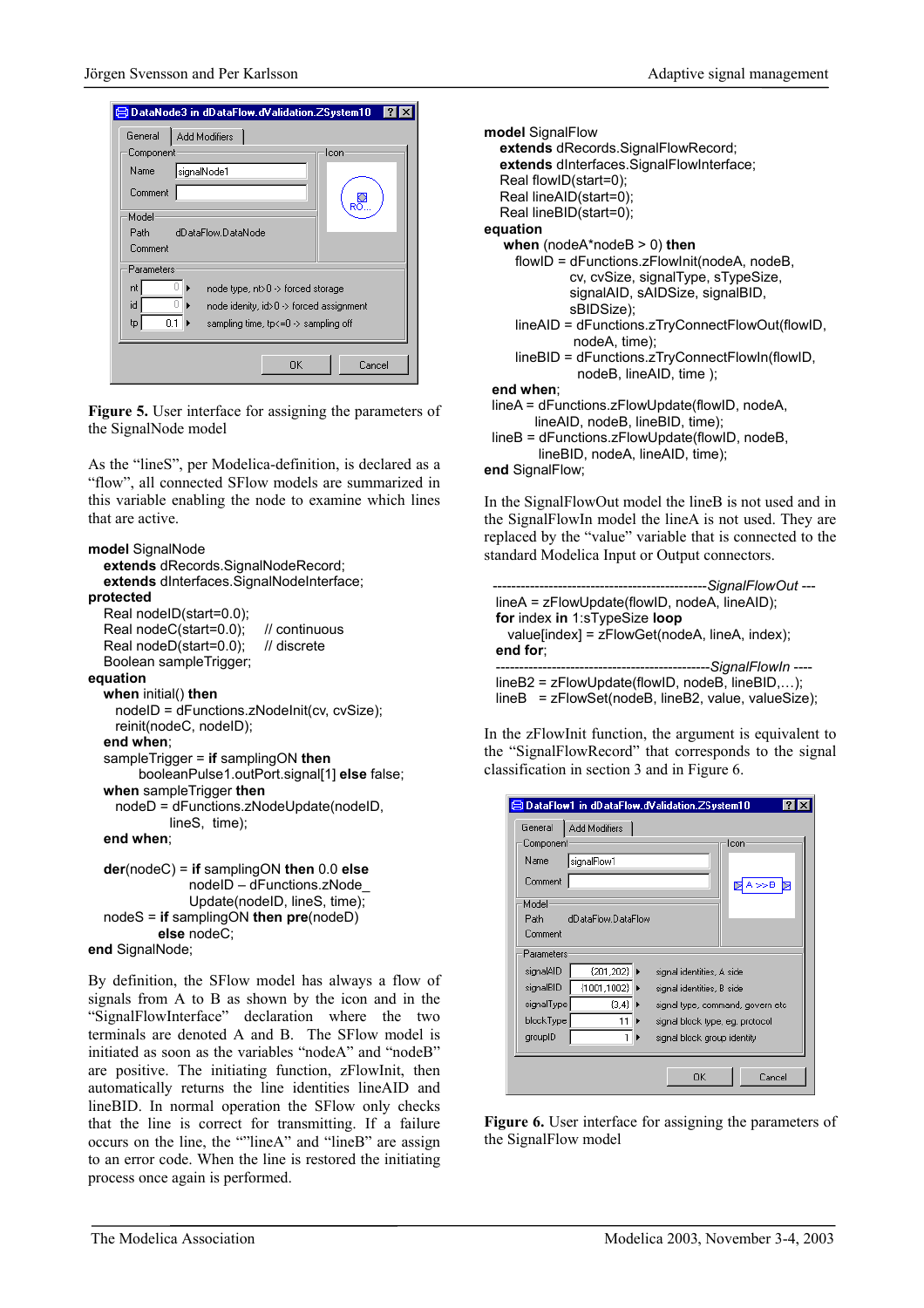Both side A and B are represented with one identity vector each enabling different identity assignments of the same signal in different communication areas. Using the library in the simplest case the identity is the only parameter to be assigned.

```
record SignalFlowRecord 
   parameter Integer[:] signalAID ={-1}; 
   parameter Integer[:] signalBID ={-1}; 
   parameter Integer[:] signalType={-1}; 
   parameter Integer groupID; 
   parameter Integer blockType; 
protected 
   parameter Integer[:] cv={0,0,0,groupID,blockType};
```

```
 parameter Integer cvSize=size(cv, 1); 
   parameter Integer sTypeSize=size(signalType, 1); 
   parameter Integer sAIDSize =size(signalAID, 1); 
   parameter Integer sBIDSize =size(signalBID, 1); 
end SignalFlowRecord;
```
The SNode model has no direct limitation in connecting the number of SFlow models, as the structure is dynamic. Each new connection creates a new object that might be automatically removed if disconnected a predefined amount of time. The structure is simple and can be connected with unlimited SFlows between SNodes, Figure 7, and at any hierarchy level. In the simplest case one SNode is used as a communication bus where all SFlows are connected to that single bus. The SFlows are normally embedded in some user specific model hiding the pre-defined communication interface interacting the bus.



**Figure 7**. Dynamic number of connections

The basic Modelica structure for connecting SNodes and SFlows, depicted in Figure 8, prevents algebraic loops, which is easily caused with a high degree of control levels in a SE. Even if the SE can handle this, as in the Dymola case, it might become a complicated problem in large system models. The SNodes have a state (node) corresponding to capacitors (voltage) summarizing the variables from the SFlow models. The SFlow assigns the lineA and lineB, identities, corresponding to currents in the electrical case. The line identities are then identified by using a "modulo 2" function both when assigning and decoding the identities, e.g. if four SFlows are connected and the identities of them are 2, 4, 8 and 16 with the sum of 30, it is easy for the SNode to decode the SFlows to determine both if a new SFlow has to be configured and if a line is broken. Referring to Figure 8, each node can be connected to numerous signal flows where the SNode assigns the terminal variable "nodeS" and the line identities are summarized in the terminal variable "lineS" of the node. In the SFlow, the lineA and lineB

are separated enabling the responsible node to change the line identity if needed. In case of disconnecting one SFlow model, it is not likely that the identities will be the same in a dynamic environment. There is also a cross coupling between the nodes by the arguments in the update function, which uses the corresponding node identities in order to avoid losing the equation tail in the SE. The SE initiating process automatically assigns all identities of the SNode and SFlow models.



**Figure 8**. Terminal assignments between SNodes and SFlows

## **5. Interconnection to C++ library**

The Modelica models in the SignalFlow library have several functions for interacting the with C++ library. All included functions are similarity declared as here exemplified for the "zNodeUpdate" function.

```
function zNodeUpdate 
  annotation (Library={"Libcore"}); 
  input Real nodeID; 
  input Real flowSum; 
  output Real y 
external "C" y = zNodeUpdate(nodeID, flowSum);
end zNodeUpdate;
```
The "Libcore" assignment is the actual C++ library that is linked to the SE by the "Libcore.lib" file, which is placed under the "dymola\bin\lib" directory.



**Figure 9.** Modelica and C<sup>++</sup> interconnection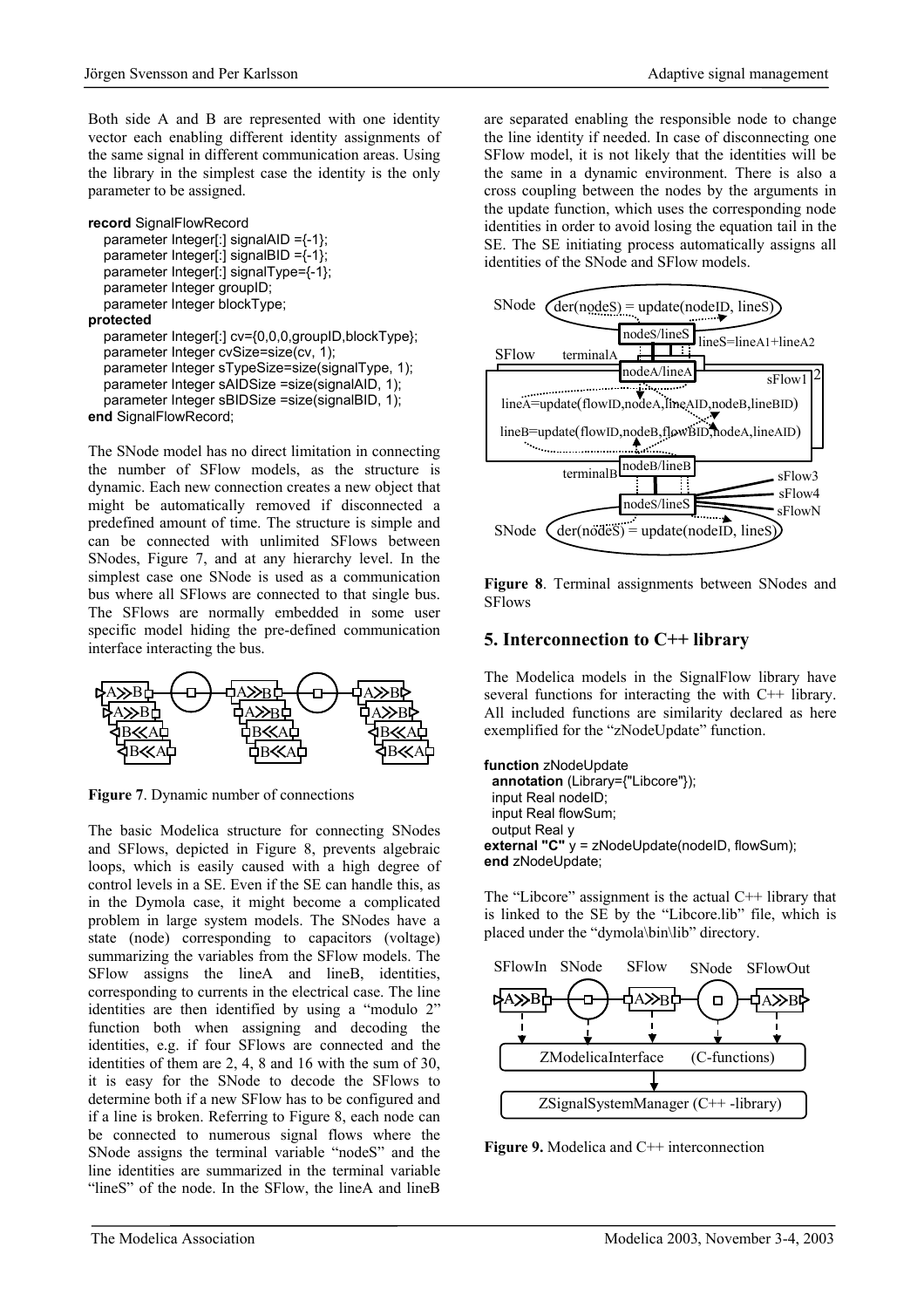Each SNode and SFlow model creates a separate object in the C++ layer where the Modelica-layer models use function calls to the ModelicaInterface and method calls to the C++ library, as depicted in Figure 9. The header declarations for the "ZModelicaInterface.h", enables method calls from the  $C++$  implementation, as shown below. By using the "ZModelicaInterface.cpp", the Modelica function calls are translated to method calls from the "ZSignalSystemManager" class where all methods can be found in each step interfacing the C++ library.

```
// --- ZModelicaInterface.h --- 
#ifndef ZMODELICAINTERFACE_H
#define ZMODELICAINTERFACE_H
```

```
#include "ModelicaUtilities.h" 
#include "ZSignalSystemManager.h"
```
**#ifdef** \_\_cplusplus extern "C" { **#endif**  double zNodeInit(int cv[], int cvSize); double zNodeUpdate(double nodeID, ….); ………. remaining functions

**#ifdef** \_\_cplusplus

#### } **#endif #endif** // end

The description of the specification is here exemplified, where the remaining functions are declared as the two presented.

```
// --- ZModelicaInterface.cpp --- 
#include "ZModelicaInterface.h"
```

```
ZSignalSystemManager sys; // C++ class 
double zNodeInit(int cv[], int cvSize) { 
   return sys.nodeInit(cv, cvSize); 
); 
double zNodeUpdate(double nodeID,...) { 
   return sys.nodeUpdate(nodeID, ….); 
} 
 .……… remaining functions 
// end
```
The "ZSignalSystemManager" class is the actual interface between the Modelica-layer that manages all the ZSignalNode and ZSignalFlow objects using dynamic vectors as is briefly shown here. The JVector class is a dynamic vector (DV) equivalent to the CVector class in the C++ standard library except for some modifications making a smooth conversion to the JAVA environment. The dynamic properties in the library are based on the DV that is used for pointing out all needed objects for the specific application. There are facilities in Modelica allowing to declare void\*-pointers and external objects by defining a partial class "ExternalObject" with constructor and destructor functions that would make the ZSignalSystemManager

excessive. However, this is not used in this version but might be implemented in the next.

**typedef** JVector<ZSignalNode\*> ZSignalNodeVector; **typedef** JVector<ZSignalFlow\*> ZSignalFlowVector;

#### **class** ZSignalSystemManager

#### { **private:**  ZSignalNodeVector\* m\_nodeVector; ZSignalFlowVector\* m\_flowVector; int m\_nodeCounter, m\_flowCounter; ZOutFileManager\* outfile; **public :**  ZSignalSystemManager(); ~ZSignalSystemManager(); double nodeInit(int cv[], int cvSize); double nodeUpdate(double node, flowS, time); double flowInit(double nodeA, nodeB, int ………....); double flowUpdate(double flow, nodeA, ...……..….); double tryConnectFlowIn(double flow, node, flowA); double tryConnectFlowOut(double flow, node); double flowSet(double node, flow, \*value, ……...…); double flowGet(double node, flow, int index); void outputManager(const char\* text,int type); }; // end ZSignalSystemManager

## **6. The C++ class library**

The key to manage the dynamic design interconnected to a SE is to use higher levels of abstraction as in objectoriented languages [6,8]. An example for this approach is implemented in a C++ class library based on implementation corresponding to the SNode and SFlow models used in the Modelica layer.





Using the  $C++$  class libraries, a designer can describe components at a broad range of abstraction levels, which result from the ability to perform signal and control modification separately. As pointed out in section 1, there are different levels of abstraction at which C<sup>++</sup> can be used for the signal management system as depicted in Figure 10. The C++ library mainly includes the following classes:

• The *ZSignalNode* (ZSN, ZSNode) class is responsible for searching and joining together every signal in each connected input and output signal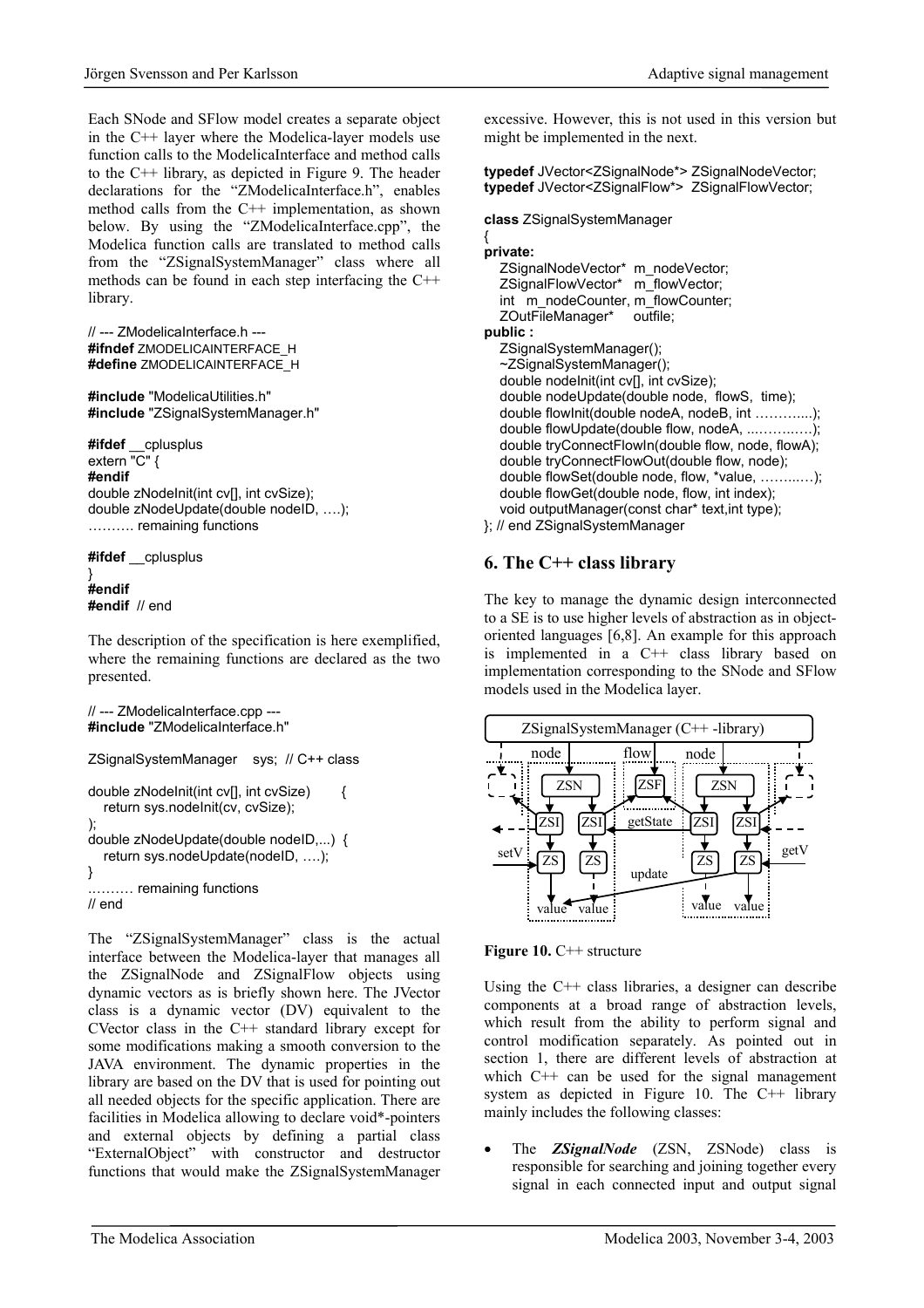interface. The class is receptive to changes of new interconnections and continuously controls all connections for not being defected.

- The *ZSignalInterface* (ZSI, ZSInterface) manages a pre-defined number of signals in a block that, for example, could correspond to a protocol. This object could be of several types such as inputs and outputs for communication but also parameters for configurations and specifications.
- The **ZSignal** (ZS, ZSignal) class is the object containing the particular value of the signal and its configuration. It could also be a reference pointing at another ZSignal.
- The **ZSignalFlow** (ZSF, ZSFlow) class is the actual configuration of the signals between two SNodes including the needed types and identities.

As depicted in Figure 10, the SNode model is interconnected to the ZSNode class and the SFlow model to the ZSFlow class. The ZSNode includes DVs pointing at ZSInterface objects that in turn also have DVs pointing at ZSignal objects.

#### **class** ZSignalNode

# {

| ZIntegerVector*<br>m cv:<br>ZSignalInterfaceVector*<br>m iv;<br>ZSignalInterfaceVector*<br>m ov;<br>int<br>m state;<br>bool<br>m_change; m_storage;<br>public:<br>static int m_signalNodeCounter; // object counter<br>Il constructor and destructor<br>ZSignalNode(int cv[], int cv size);<br>~ZSignalNode(void);<br>// --------- configuration functions ------------------------<br>verifyInInterface(int cv[], int cv_size);<br>int<br>addInInterface(ZSignalFlow* flow, doub. time);<br>int<br>removeInInterface(int iID);<br>void<br>// corresponding functions for OutInterface<br>tryConfiguration(void);<br>void<br>configureAllSignals(void<br>void<br>void verifyAllSignals(void);<br>void findSignalByID(ZSignalInterface* di);<br>findSignalByType(ZSignalInterface* di);<br>void<br>void findSignalByBlock(ZSignalInterface* di);<br>// ---------- operational functions ---------<br>void update(int nodeID, double ntime); |  |  |  |  |  |
|--------------------------------------------------------------------------------------------------------------------------------------------------------------------------------------------------------------------------------------------------------------------------------------------------------------------------------------------------------------------------------------------------------------------------------------------------------------------------------------------------------------------------------------------------------------------------------------------------------------------------------------------------------------------------------------------------------------------------------------------------------------------------------------------------------------------------------------------------------------------------------------------------------------------------------------------|--|--|--|--|--|
|                                                                                                                                                                                                                                                                                                                                                                                                                                                                                                                                                                                                                                                                                                                                                                                                                                                                                                                                            |  |  |  |  |  |
|                                                                                                                                                                                                                                                                                                                                                                                                                                                                                                                                                                                                                                                                                                                                                                                                                                                                                                                                            |  |  |  |  |  |
|                                                                                                                                                                                                                                                                                                                                                                                                                                                                                                                                                                                                                                                                                                                                                                                                                                                                                                                                            |  |  |  |  |  |
|                                                                                                                                                                                                                                                                                                                                                                                                                                                                                                                                                                                                                                                                                                                                                                                                                                                                                                                                            |  |  |  |  |  |
|                                                                                                                                                                                                                                                                                                                                                                                                                                                                                                                                                                                                                                                                                                                                                                                                                                                                                                                                            |  |  |  |  |  |
|                                                                                                                                                                                                                                                                                                                                                                                                                                                                                                                                                                                                                                                                                                                                                                                                                                                                                                                                            |  |  |  |  |  |
|                                                                                                                                                                                                                                                                                                                                                                                                                                                                                                                                                                                                                                                                                                                                                                                                                                                                                                                                            |  |  |  |  |  |
|                                                                                                                                                                                                                                                                                                                                                                                                                                                                                                                                                                                                                                                                                                                                                                                                                                                                                                                                            |  |  |  |  |  |
|                                                                                                                                                                                                                                                                                                                                                                                                                                                                                                                                                                                                                                                                                                                                                                                                                                                                                                                                            |  |  |  |  |  |
|                                                                                                                                                                                                                                                                                                                                                                                                                                                                                                                                                                                                                                                                                                                                                                                                                                                                                                                                            |  |  |  |  |  |
|                                                                                                                                                                                                                                                                                                                                                                                                                                                                                                                                                                                                                                                                                                                                                                                                                                                                                                                                            |  |  |  |  |  |
|                                                                                                                                                                                                                                                                                                                                                                                                                                                                                                                                                                                                                                                                                                                                                                                                                                                                                                                                            |  |  |  |  |  |
|                                                                                                                                                                                                                                                                                                                                                                                                                                                                                                                                                                                                                                                                                                                                                                                                                                                                                                                                            |  |  |  |  |  |
|                                                                                                                                                                                                                                                                                                                                                                                                                                                                                                                                                                                                                                                                                                                                                                                                                                                                                                                                            |  |  |  |  |  |
|                                                                                                                                                                                                                                                                                                                                                                                                                                                                                                                                                                                                                                                                                                                                                                                                                                                                                                                                            |  |  |  |  |  |
|                                                                                                                                                                                                                                                                                                                                                                                                                                                                                                                                                                                                                                                                                                                                                                                                                                                                                                                                            |  |  |  |  |  |
|                                                                                                                                                                                                                                                                                                                                                                                                                                                                                                                                                                                                                                                                                                                                                                                                                                                                                                                                            |  |  |  |  |  |
|                                                                                                                                                                                                                                                                                                                                                                                                                                                                                                                                                                                                                                                                                                                                                                                                                                                                                                                                            |  |  |  |  |  |
|                                                                                                                                                                                                                                                                                                                                                                                                                                                                                                                                                                                                                                                                                                                                                                                                                                                                                                                                            |  |  |  |  |  |
|                                                                                                                                                                                                                                                                                                                                                                                                                                                                                                                                                                                                                                                                                                                                                                                                                                                                                                                                            |  |  |  |  |  |
|                                                                                                                                                                                                                                                                                                                                                                                                                                                                                                                                                                                                                                                                                                                                                                                                                                                                                                                                            |  |  |  |  |  |
|                                                                                                                                                                                                                                                                                                                                                                                                                                                                                                                                                                                                                                                                                                                                                                                                                                                                                                                                            |  |  |  |  |  |
|                                                                                                                                                                                                                                                                                                                                                                                                                                                                                                                                                                                                                                                                                                                                                                                                                                                                                                                                            |  |  |  |  |  |
| setValues(interfaceID, dou* value, int size);<br>void                                                                                                                                                                                                                                                                                                                                                                                                                                                                                                                                                                                                                                                                                                                                                                                                                                                                                      |  |  |  |  |  |
| double getValue(int interfaceID, int index);                                                                                                                                                                                                                                                                                                                                                                                                                                                                                                                                                                                                                                                                                                                                                                                                                                                                                               |  |  |  |  |  |
| // ---------- error and information functions ----------                                                                                                                                                                                                                                                                                                                                                                                                                                                                                                                                                                                                                                                                                                                                                                                                                                                                                   |  |  |  |  |  |
| void checkConfiguration(int cv[], int cv size);<br>. 70'                                                                                                                                                                                                                                                                                                                                                                                                                                                                                                                                                                                                                                                                                                                                                                                                                                                                                   |  |  |  |  |  |

}; // end ZSignalNode

At simulation start, the ZSNode is created and initiated. A unique identity is then returned to the SNode model, which represents a pointer to the ZSNode object. The ZSNode object is at start in configuration state and awaits method calls for SFlow connections. As soon as the SFlow model is properly interconnected, it attempts to call respective ZSNodes by the "zTryConnectFlow" method. This checks the SFlow reference and then calls for the "addInInterface" or the "addOutInterface" of the ZSNode object dependent on if connected to the A- or B-side. The "addInterface" method then creates a new ZSInterface object according to the configuration of the ZSFlow model and returns a unique line identity according to the ZSInterface object. Every time a new event occur in the SNode, the internal variable "change" is set, which start internal methods to find in- and output signals that are matching and then connects them dependent on configurations. As soon as the ZSInterface is correct interconnected, it is turned over to "operation" state and starts updating the signals continuously or according to a sample rate. Dependent on output interface configurations the ZSNode has methods to find input signals according to signal identity (findSignalByID), or type (findSignalByType). In the type case, there are also more specific methods searching particular block types. This is, for example, used when the output interface is of collection type, which is expanding according to the number of input interfaces including the requested signal type. In operation state the ZSNode only uses the "update" method that propagates the call to the affected ZSInterface objects.

**class** ZSignalInterface

| {<br>private:<br>// Internal variables<br>ZIntegerVector*<br>m cv:<br>ZSignalFlow*<br>m flow; // configuration<br>ZSignalVector*<br>m sv; |  |  |  |  |  |  |  |
|-------------------------------------------------------------------------------------------------------------------------------------------|--|--|--|--|--|--|--|
|                                                                                                                                           |  |  |  |  |  |  |  |
|                                                                                                                                           |  |  |  |  |  |  |  |
|                                                                                                                                           |  |  |  |  |  |  |  |
|                                                                                                                                           |  |  |  |  |  |  |  |
|                                                                                                                                           |  |  |  |  |  |  |  |
| ZSignalInterface* m siConnected;                                                                                                          |  |  |  |  |  |  |  |
| Int<br>m state                                                                                                                            |  |  |  |  |  |  |  |
| bool<br>m_active, m_change;                                                                                                               |  |  |  |  |  |  |  |
| bool<br>m_storage, m_destination;                                                                                                         |  |  |  |  |  |  |  |
| public:                                                                                                                                   |  |  |  |  |  |  |  |
| static int m_signalInterfaceCounter; // object counter                                                                                    |  |  |  |  |  |  |  |
| // constructor and destructor                                                                                                             |  |  |  |  |  |  |  |
| ZSignalInterface(int cv[], int cv size, ZSFlow* flow);                                                                                    |  |  |  |  |  |  |  |
| virtual ~ZSignalInterface();                                                                                                              |  |  |  |  |  |  |  |
| // --------- configuration functions -------                                                                                              |  |  |  |  |  |  |  |
| getSize(void); // number of signals<br>int                                                                                                |  |  |  |  |  |  |  |
| getType(void); // interface type<br>int                                                                                                   |  |  |  |  |  |  |  |
| getStorageType(void), getState(void);<br>int                                                                                              |  |  |  |  |  |  |  |
| setState(int state);<br>void                                                                                                              |  |  |  |  |  |  |  |
| getGroupID(void);<br>int                                                                                                                  |  |  |  |  |  |  |  |
| ZSignal* getSignalRefByIndex( int index );                                                                                                |  |  |  |  |  |  |  |
| ZSignal*<br>getSignalRefByID( int id );                                                                                                   |  |  |  |  |  |  |  |
| ZSignal*<br>getSignalRefByType(int type);                                                                                                 |  |  |  |  |  |  |  |
| void<br>connect(ZSignalInterface* di);                                                                                                    |  |  |  |  |  |  |  |
| tryConfiguration(void);<br>void                                                                                                           |  |  |  |  |  |  |  |
| verifyConfiguration(void);<br>void                                                                                                        |  |  |  |  |  |  |  |
| addSignalElement(ZSignal* sObject);<br>void                                                                                               |  |  |  |  |  |  |  |
| removeAllSignalElements(void);<br>void                                                                                                    |  |  |  |  |  |  |  |
| bool<br>change(void);<br>// -------                                                                                                       |  |  |  |  |  |  |  |
| operational functions --------------------------<br>void                                                                                  |  |  |  |  |  |  |  |
| update(void);<br>setValues(double* value, int valueSize);<br>void                                                                         |  |  |  |  |  |  |  |
| getValue(int index);<br>double                                                                                                            |  |  |  |  |  |  |  |
| double<br>getSum(void), getMax( void), getMin( void);                                                                                     |  |  |  |  |  |  |  |
| // ------- check functions (throwable) --------                                                                                           |  |  |  |  |  |  |  |
| checkConfiguration(int cv[], int cv size);<br>void                                                                                        |  |  |  |  |  |  |  |
| }; // end ZSignalInterface                                                                                                                |  |  |  |  |  |  |  |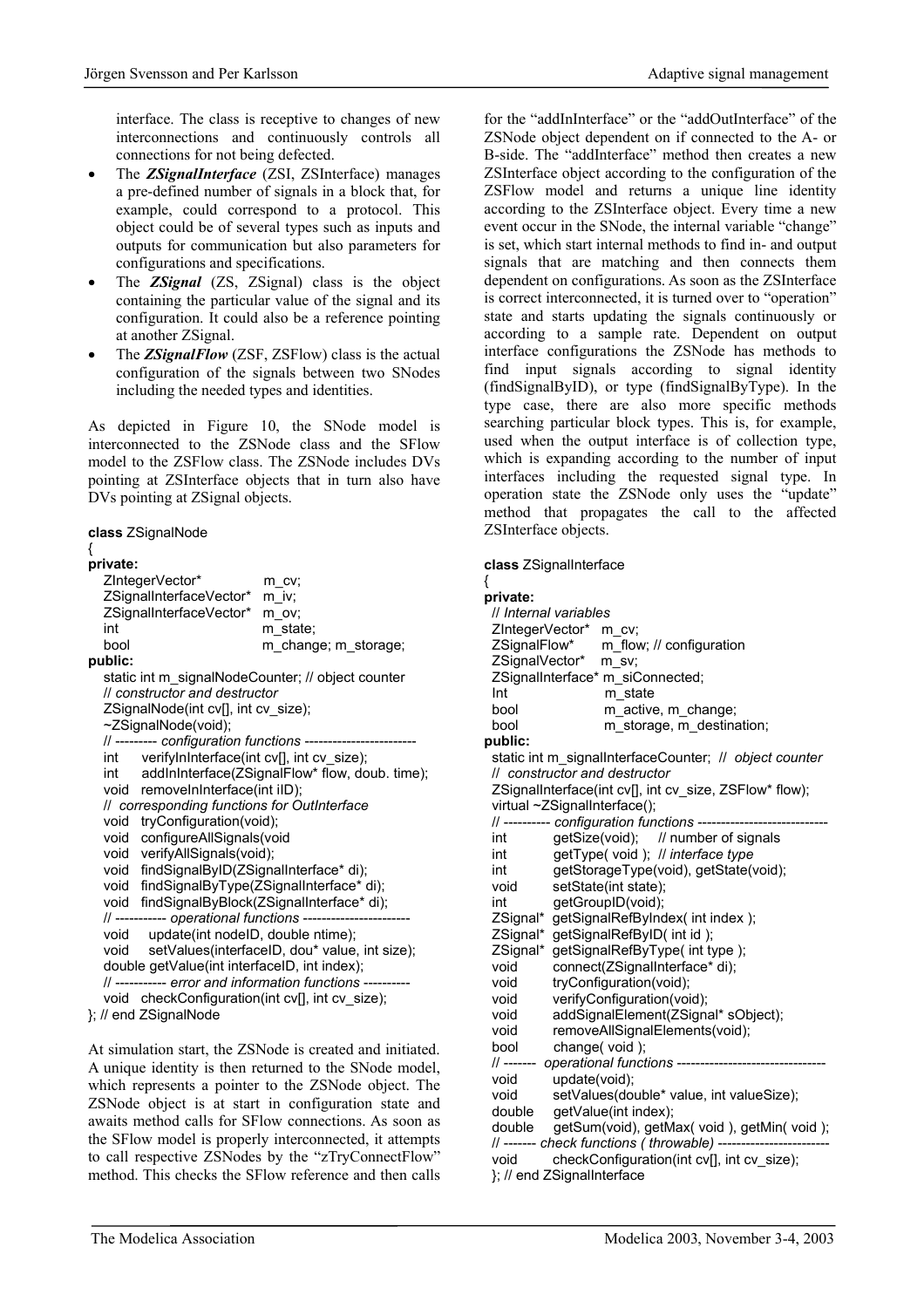The ZSInterface is based on a vector (m\_sv) including a pre-defined number of ZSignal objects. The ZSInterface has several functions for configuration, mainly to interconnect and verify all included ZSignal objects to the intended destinations for updating the flow when turning to operation mode. If the ZSInterface object is of input type it has also a reference (m\_siConnected) to an output ZSInterface of another ZSNode object. This gives that an input ZSInterface can never leave the configuration state until the reference-pointer points at an output ZSInterface in operational state. This is the actual control chain that implies that the source ZSInterface is the first one turning in operational state and then, step by step, permits the chain of ZSInterfaces to the last instance, the destination ZSInterfaces, to become operational. In the ZSInterface class, there are additional methods (getSum, getMax, getMin) normally used if utilizing the collector type, SFC model, which collects specific signal types.

The bottom class, ZSignal, includes the value of one signal and its signal specification. There are built-in functions to determine whether the signal should be locally stored or only point at another ZSignal object. The ZSignal class and its methods are shown beneath.

**class** ZSignal

| {                                                 |                                                         |  |  |  |  |  |  |
|---------------------------------------------------|---------------------------------------------------------|--|--|--|--|--|--|
| private:                                          |                                                         |  |  |  |  |  |  |
| int                                               | m signalID, m signalType;                               |  |  |  |  |  |  |
| int                                               | m_blockType, m_groupID;                                 |  |  |  |  |  |  |
| double                                            | m value;                                                |  |  |  |  |  |  |
|                                                   | double* m valueRef;                                     |  |  |  |  |  |  |
| bool                                              | m refOK, m_storage;                                     |  |  |  |  |  |  |
| public:                                           |                                                         |  |  |  |  |  |  |
| ZSignal(int bid, int id, int type, bool storage); |                                                         |  |  |  |  |  |  |
|                                                   | virtual $\neg Z{\rm Signal}$ ;                          |  |  |  |  |  |  |
|                                                   | // --------- configuration functions -----------------  |  |  |  |  |  |  |
| void                                              | setValueRef(double* value);                             |  |  |  |  |  |  |
|                                                   | double* getValueRef(void);                              |  |  |  |  |  |  |
| bool                                              | refOK(void);                                            |  |  |  |  |  |  |
|                                                   | bool active(void);                                      |  |  |  |  |  |  |
| int                                               | getGroupID(void);                                       |  |  |  |  |  |  |
| int                                               | getBlockType(void);                                     |  |  |  |  |  |  |
| int                                               | getSignalType(void);                                    |  |  |  |  |  |  |
| <b>int</b>                                        | getSignalID(void);                                      |  |  |  |  |  |  |
|                                                   | // ----------operational functions -------------------- |  |  |  |  |  |  |
| void                                              | update(void);                                           |  |  |  |  |  |  |
| void                                              | setValue(double value);                                 |  |  |  |  |  |  |
|                                                   | double getValue(void);                                  |  |  |  |  |  |  |
|                                                   | // --------- check functions (throwable) -----------    |  |  |  |  |  |  |
| void                                              | checkConfiguration();                                   |  |  |  |  |  |  |
| }; // end ZSignal                                 |                                                         |  |  |  |  |  |  |

The update, setValue and getValue methods are the actual methods that the higher-level classes call for in operation state. Consequently, all signal management is only handled between the ZSignal objects that, in fact, are not aware of the other classes. They are only utilized to keep track and be prepared to change connections according to the signal configurations and routings.

## **7. Verification by samples**

The "SignalFlow" library is verified by using all the components in several connections as depicted in Figure 11, which corresponds to the configuration example in Figure 3. At the left hand, there are two identical areas with internal control using the signal facilities. The SGIdentities are assigned 1 respective 2 that in this case also represents the two units. Unit 1 is not connected until 0.3 second after simulation start for testing of components added during simulation. Each unit has a SNode (SN) corresponding either to a communication intermediate storage area or a complete database for the unit where a number of signals are selected. All SNodes are assigned to 10 Hz sample rate. The SFlowOut of unit 1 and 2 are only assigned with the SIdentities and the SFlow models are assigned with SGIdentities, SBTypes, STypes and SIdentities enabling SFDistributors and SFCollectors to be used. The SFDistributor distributes two signals that, at start, are assigned 1.0 and 2.0. Reaching 0.8 second, the signals are increased 0.5 to 1.5 and 2.5.



**Figure 11**. Signal system setup for validation of several different signal exchange possibilities

The signals are distributed to the SFlowOut (SFO1, SFO2) models of respective unit, which is depicted in the upper graph in Figure 12, where the initiating for configuration requires 3 samples. At this point, the SFlowOut2 is in operation state and updates the signal to the value 1.0. The SFlowOut1 should have been operated in the same manner but is not connected until time equal to 0.3 second, which then takes another 2 samples to be configured before turning to operating state. At 0.8 second, the two signals are directly increased to verify that there is no delay time in operation state. This example shows that the SNodes can handle altered configuration during simulation with only a few samples of delay and that the signals are distributed to the intended units. Moreover, in the other signal flow direction, the sources of unit 1 and 2 are constant 1.0 respectively 2.0. The SFlowOut3 are configured by SIdentities to connect these to signals. In the middle graph, Figure 12, this is also shown by first being delayed 3 samples before operating the signal from unit 2 and then additionally 2 samples for unit 1 due to the afterward connection at 0.3 second. Assigning the SBTypes and STypes configures the SFCollector in the third case. The bottom graph in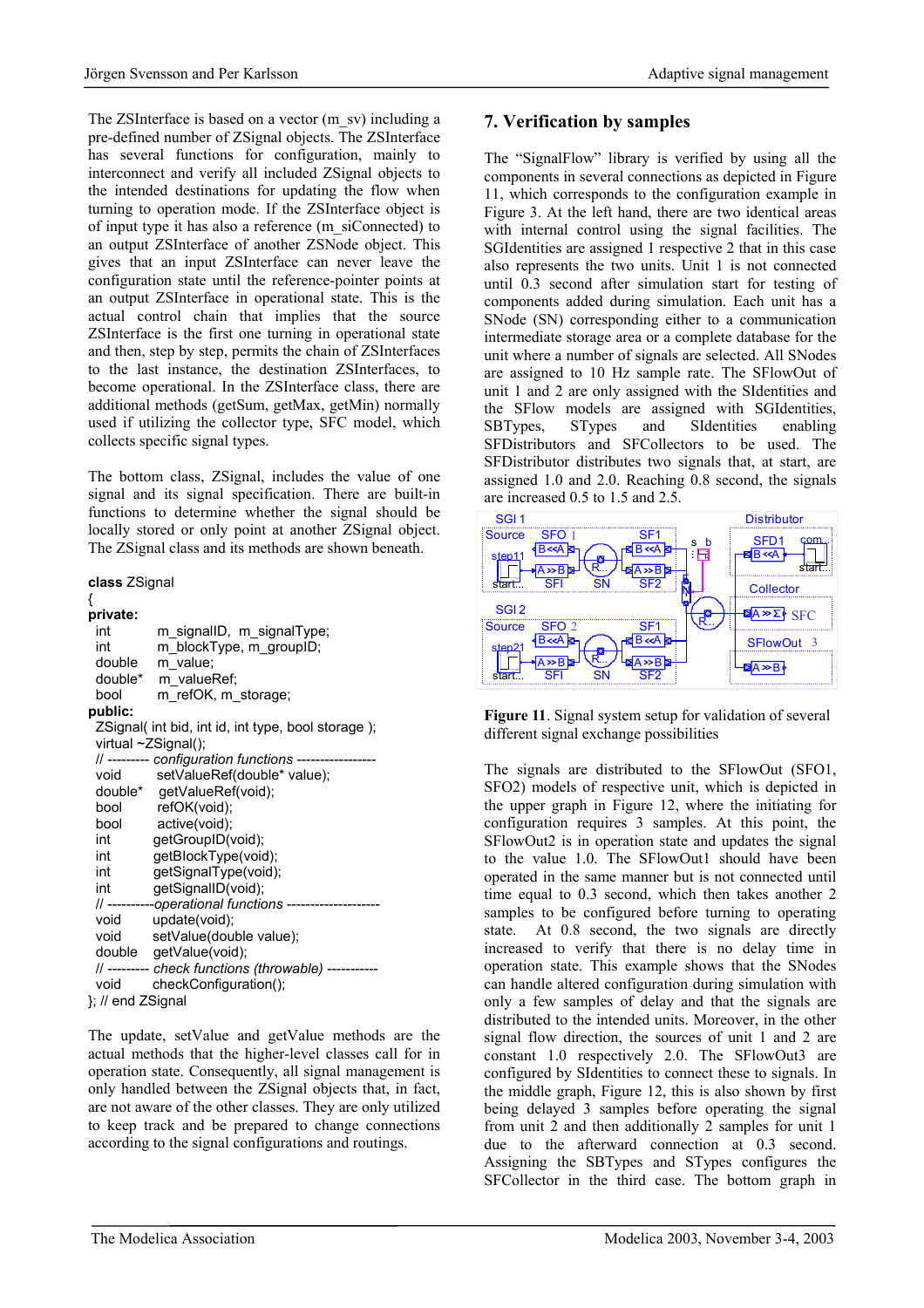Figure 12 shows that the configuration events are the same as in the previous case. The value 1-3 corresponds to the sum, max and min functions, which are correct at 0.5 second, where the sum is equal  $1+2=3$ , max=2 and min =1. However, this example is configured with a small number of SNode and SFlow models that imply that few samples are needed for the configuration state. Consequently, in more complex system models the configuration sample delay increases but not necessary in time, dependent on the sampling rate.



**Figure 12.** Simulation results for the validation model

A more complex illustration, where the SignalFlow library is frequently used is depicted in Figure 13, which represents a modular wind power plant (WPP) model in Dymola. The model is built from several model libraries, the "SignalFlow", the "ControlFlow" mainly including control system related units, the "PowerFlow" (converters, cables etc.) and the "WindPower" library (wind turbine units). The WPP model has several control unit levels and consequently several communication levels (CL). The four CLs included are the production control level (CL4), plant control level (CL3), process control level (CL2) and field control level (CL1). The principles are similar at each level including several controllable power units connected to a control unit via a communication bus. At each level, the SignalFlow library is used for exchanging signals. A single SNode represents different types of communication buses (B) dependent on the CL, and is also used for inter-process communication within a control unit. Between each CL, a control unit is interconnected that contains two signal exchange (E) units (SNode, SFlows) separating the CLs, and a number of software modules (M) controlling the connected units. A module includes several function blocks (FB) that are connected by the SFlowIn and SFlowOut models to a SNode representing the local database. A selected number of signals are then exchanged from the database to the external bus using two SFlow models.

## **8. Conclusion**

An adaptive signal management structure, based on object-oriented dynamical programming, is presented. A simulation library, "SignalFlow", is developed in Modelica, where the model components are interconnected to the signal management structure. The presented results verifies that the structure meet the requirements. The structure forms a base level layer enabling adaptation for higher-level control and information flows. It is also a good example on how to develop function calls, interacting external programming languages with a simulation environment.

## **References**

- [1] Svensson, J. and Karlsson, P., "Wind Farm Control" Software Structure", *Third International Workshop on Transmission Networks for Offshore Wind Farms*, Royal Institute of Technology, Stockholm, Sweden, April 2002
- [2] Svensson, J., Karlsson, P. and Johnsson, A., "Information Structures for Scalable Distributed Power Systems", *3:rd IASTED International Conference on Energy and Power System*, Marbella, Spain, September 2003
- [3] Freiseisen W.; Keber R.; Medetz W.; Pau P., Stelzmueller D.,"Using Modelica for Testing Embedded Systems", *2:nd International Modelica Conference*, Proceedings, pp. 195-201
- [4] Pereira Remelhe, M.A.,"Combining Discrete Event Models and Modelica - General Thoughts and a Special modeling Environment", *2:nd International Modelica Conference*, Proceedings, pp. 203-207
- [5] Modelica*™ A Unified Object-Oriented Language for Physical Systems Modeling, Languages Specification, Version 2.0*, http://www.modelica.org
- [6] Svarstad, K.; Ben-Fredj, N.; Nicoleson, G.; Jerraya, A., "A Higher Level System Communication Model for Object-Oriented Specification and Design of Embedded Systems", *Conference on Asia South Pacific Design Automation 2001*, Yokohama, Japan
- [7] Dymola, Dynamic Modeling Laboratory, Dynasim AB, Lund, Sweden, http://www.dynasim.com
- [8] Al-Agtash, S., Al-Fayoumi, N. "*A Software Architecture For Modeling Competitive Power system"*, IEEE Transactions on Power Systems, 2000, pp. 1674-1679